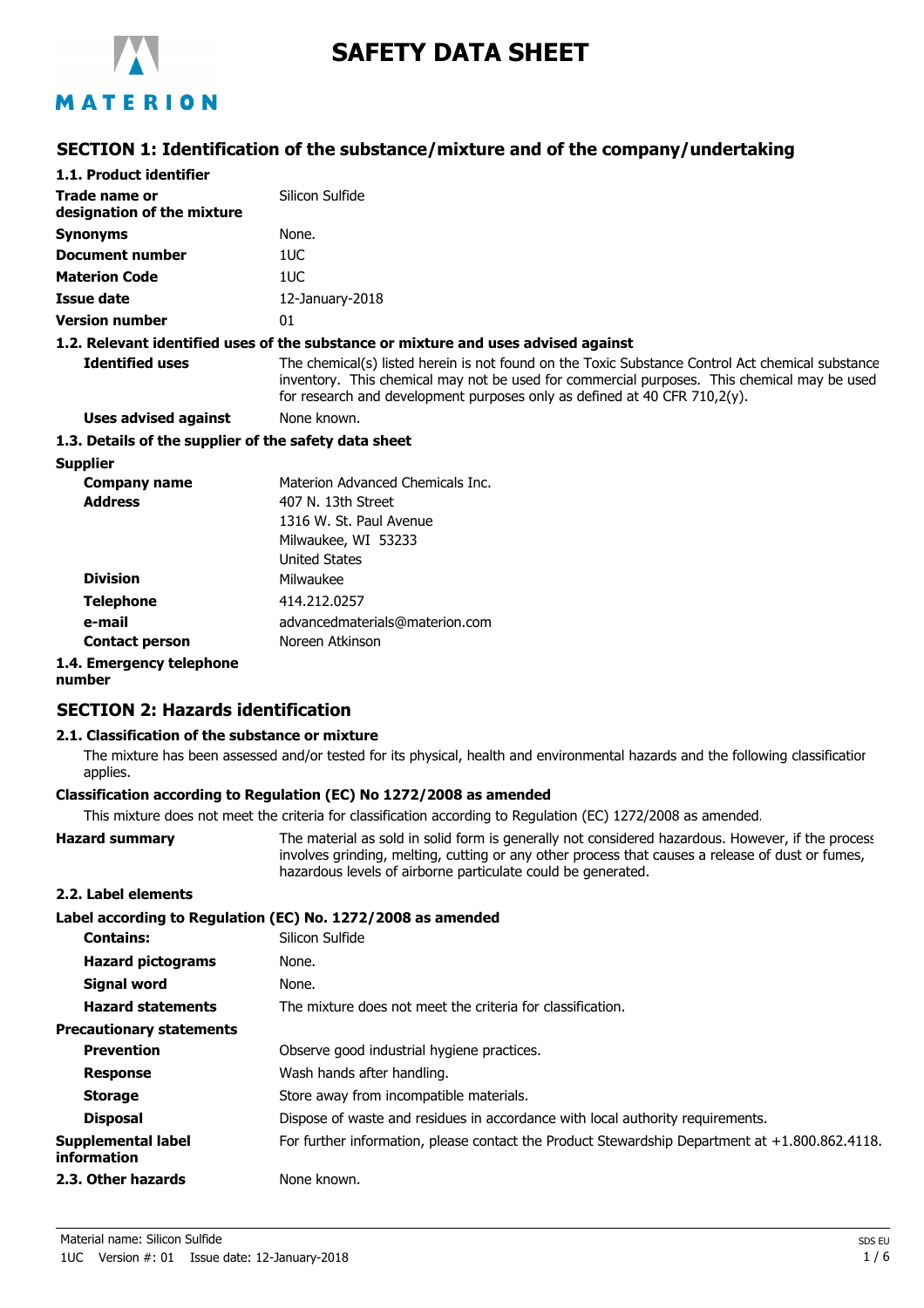# **SECTION 3: Composition/information on ingredients**

#### **3.2. Mixtures**

# **General information**

| <b>Chemical name</b> | $\frac{0}{0}$ | No.          | CAS-No. / EC REACH Registration No. INDEX No. |                          | <b>Notes</b> |
|----------------------|---------------|--------------|-----------------------------------------------|--------------------------|--------------|
| Silicon Sulfide      | 100           | Mixture<br>- | $\overline{\phantom{0}}$                      | $\overline{\phantom{a}}$ |              |

# **Classification:** -

### **List of abbreviations and symbols that may be used above**

#: This substance has been assigned Union workplace exposure limit(s).

M: M-factor

PBT: persistent, bioaccumulative and toxic substance.

vPvB: very persistent and very bioaccumulative substance.

All concentrations are in percent by weight unless ingredient is a gas. Gas concentrations are in percent by volume.

### **SECTION 4: First aid measures**

| <b>General information</b>                                                               | Ensure that medical personnel are aware of the material(s) involved, and take precautions to<br>protect themselves. |
|------------------------------------------------------------------------------------------|---------------------------------------------------------------------------------------------------------------------|
| 4.1. Description of first aid measures                                                   |                                                                                                                     |
| <b>Inhalation</b>                                                                        | Move to fresh air. Call a physician if symptoms develop or persist.                                                 |
| <b>Skin contact</b>                                                                      | Wash off with soap and water. Get medical attention if irritation develops and persists.                            |
| Eye contact                                                                              | Rinse with water. Get medical attention if irritation develops and persists.                                        |
| <b>Ingestion</b>                                                                         | Rinse mouth. Get medical attention if symptoms occur.                                                               |
| 4.2. Most important<br>symptoms and effects, both<br>acute and delayed                   | Exposure may cause temporary irritation, redness, or discomfort.                                                    |
| 4.3. Indication of any<br>immediate medical attention<br>and special treatment<br>needed | Treat symptomatically.                                                                                              |
| <b>SECTION 5: Firefighting measures</b>                                                  |                                                                                                                     |
| <b>General fire hazards</b>                                                              | No unusual fire or explosion hazards noted.                                                                         |
| 5.1. Extinguishing media                                                                 |                                                                                                                     |
| <b>Suitable extinguishing</b><br>media                                                   | Water fog. Foam. Dry chemical powder. Carbon dioxide (CO2).                                                         |
| <b>Unsuitable extinguishing</b><br>media                                                 | Do not use water jet as an extinguisher, as this will spread the fire.                                              |
| 5.2. Special hazards arising<br>from the substance or<br>mixture                         | During fire, gases hazardous to health may be formed.                                                               |
| 5.3. Advice for firefighters                                                             |                                                                                                                     |
| <b>Special protective</b><br>equipment for<br>firefighters                               | Self-contained breathing apparatus and full protective clothing must be worn in case of fire.                       |
| <b>Special firefighting</b><br>procedures                                                | Use water spray to cool unopened containers.                                                                        |
| <b>Specific methods</b>                                                                  | Use standard firefighting procedures and consider the hazards of other involved materials.                          |

### **SECTION 6: Accidental release measures**

#### **6.1. Personal precautions, protective equipment and emergency procedures**

| For non-emergency<br>personnel                               | Keep unnecessary personnel away. For personal protection, see section 8 of the SDS.                    |
|--------------------------------------------------------------|--------------------------------------------------------------------------------------------------------|
| For emergency<br>responders                                  | Keep unnecessary personnel away. Use personal protection recommended in Section 8 of the SDS.          |
| 6.2. Environmental<br>precautions                            | Avoid discharge into drains, water courses or onto the ground.                                         |
| 6.3. Methods and material for<br>containment and cleaning up | Stop the flow of material, if this is without risk. Following product recovery, flush area with water. |
| 6.4. Reference to other<br>sections                          | For personal protection, see section 8 of the SDS. For waste disposal, see section 13 of the SDS.      |

Material name: Silicon Sulfide SDS EU and SDS EU and SDS EU and SDS EU and SDS EU and SDS EU and SDS EU and SDS EU and SDS EU and SDS EU and SDS EU and SDS EU and SDS EU and SDS EU and SDS EU and SDS EU and SDS EU and SDS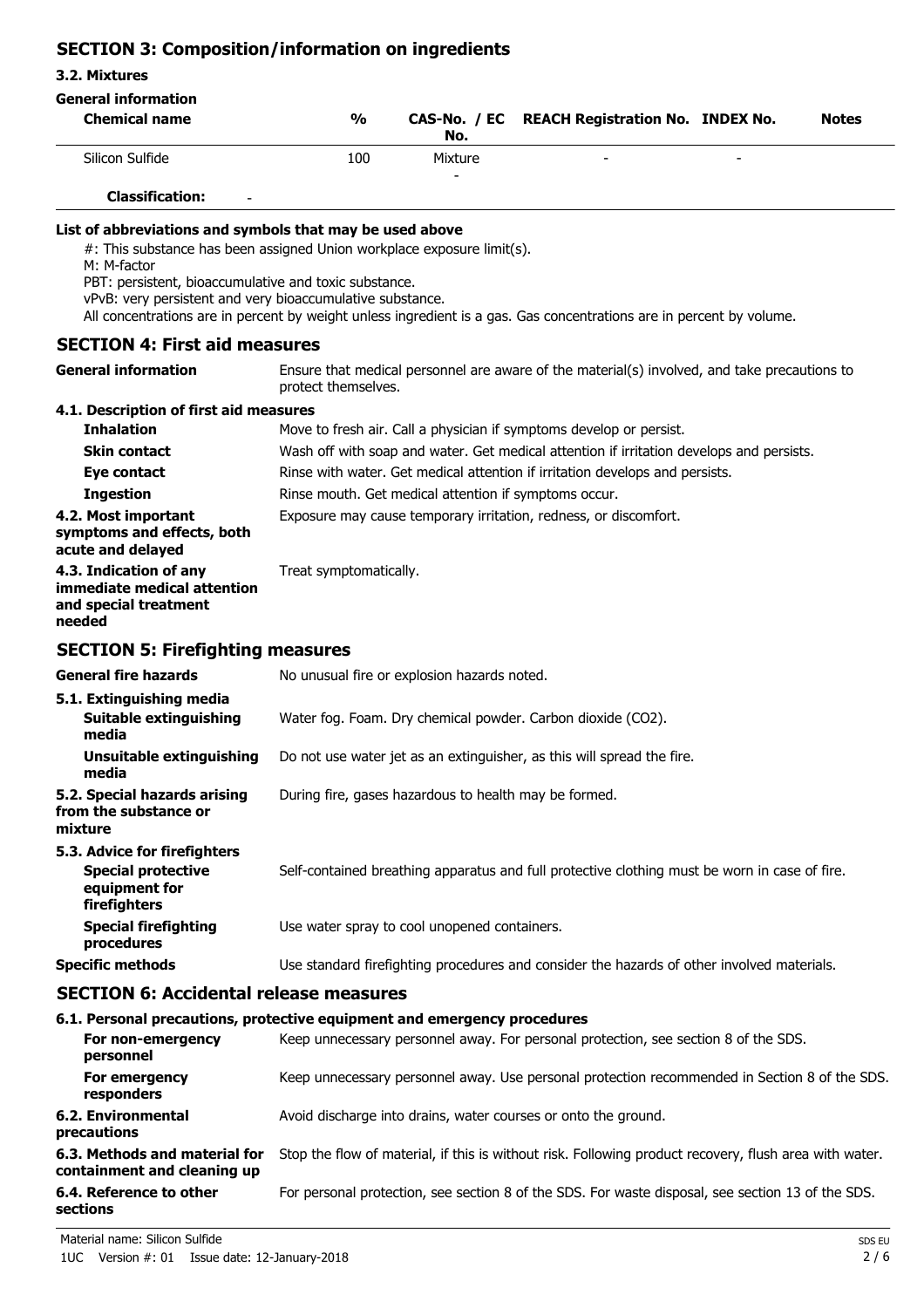# **SECTION 7: Handling and storage**

| 7.1. Precautions for safe<br>handling                                   | Observe good industrial hygiene practices.                                                                                                                                                                                                                                                                                                                                                             |
|-------------------------------------------------------------------------|--------------------------------------------------------------------------------------------------------------------------------------------------------------------------------------------------------------------------------------------------------------------------------------------------------------------------------------------------------------------------------------------------------|
| 7.2. Conditions for safe<br>storage, including any<br>incompatibilities | Store in original tightly closed container. Store away from incompatible materials (see Section 10 of<br>the SDS).                                                                                                                                                                                                                                                                                     |
| 7.3. Specific end use(s)                                                | Not available.                                                                                                                                                                                                                                                                                                                                                                                         |
|                                                                         | <b>SECTION 8: Exposure controls/personal protection</b>                                                                                                                                                                                                                                                                                                                                                |
| 8.1. Control parameters                                                 |                                                                                                                                                                                                                                                                                                                                                                                                        |
| <b>Occupational exposure limits</b>                                     | No exposure limits noted for ingredient(s).                                                                                                                                                                                                                                                                                                                                                            |
| <b>Biological limit values</b>                                          | No biological exposure limits noted for the ingredient(s).                                                                                                                                                                                                                                                                                                                                             |
| <b>Recommended monitoring</b><br>procedures                             | Follow standard monitoring procedures.                                                                                                                                                                                                                                                                                                                                                                 |
| <b>Derived no effect levels</b><br>(DNELs)                              | Not available.                                                                                                                                                                                                                                                                                                                                                                                         |
| <b>Predicted no effect</b><br>concentrations (PNECs)                    | Not available.                                                                                                                                                                                                                                                                                                                                                                                         |
| 8.2. Exposure controls                                                  |                                                                                                                                                                                                                                                                                                                                                                                                        |
| <b>Appropriate engineering</b><br>controls                              | Good general ventilation (typically 10 air changes per hour) should be used. Ventilation rates should<br>be matched to conditions. If applicable, use process enclosures, local exhaust ventilation, or other<br>engineering controls to maintain airborne levels below recommended exposure limits. If exposure<br>limits have not been established, maintain airborne levels to an acceptable level. |
|                                                                         | Individual protection measures, such as personal protective equipment                                                                                                                                                                                                                                                                                                                                  |
| <b>General information</b>                                              | Personal protection equipment should be chosen according to the CEN standards and in discussion<br>with the supplier of the personal protective equipment.                                                                                                                                                                                                                                             |
| <b>Eye/face protection</b>                                              | Wear safety glasses with side shields (or goggles).                                                                                                                                                                                                                                                                                                                                                    |
| <b>Skin protection</b>                                                  |                                                                                                                                                                                                                                                                                                                                                                                                        |
| - Hand protection                                                       | Wear appropriate chemical resistant gloves.                                                                                                                                                                                                                                                                                                                                                            |
| - Other                                                                 | Wear suitable protective clothing.                                                                                                                                                                                                                                                                                                                                                                     |
| <b>Respiratory protection</b>                                           | In case of insufficient ventilation, wear suitable respiratory equipment.                                                                                                                                                                                                                                                                                                                              |
| <b>Thermal hazards</b>                                                  | Wear appropriate thermal protective clothing, when necessary.                                                                                                                                                                                                                                                                                                                                          |
| <b>Hygiene measures</b>                                                 | Always observe good personal hygiene measures, such as washing after handling the material and<br>before eating, drinking, and/or smoking. Routinely wash work clothing and protective equipment to<br>remove contaminants.                                                                                                                                                                            |
| <b>Environmental exposure</b><br>controls                               | Environmental manager must be informed of all major releases.                                                                                                                                                                                                                                                                                                                                          |

# **SECTION 9: Physical and chemical properties**

# **9.1. Information on basic physical and chemical properties**

| <b>Appearance</b>                                         |                |
|-----------------------------------------------------------|----------------|
| <b>Physical state</b>                                     | Solid.         |
| Form                                                      | Solid.         |
| Colour                                                    | Not available. |
| Odour                                                     | Not available. |
| Odour threshold                                           | Not available. |
| рH                                                        | Not available. |
| <b>Melting point/freezing point</b>                       | Not available. |
| <b>Initial boiling point and</b><br>boiling range         | Not available. |
| <b>Flash point</b>                                        | Not available. |
| <b>Evaporation rate</b>                                   | Not available. |
| Flammability (solid, gas)                                 | Not available. |
| Upper/lower flammability or explosive limits              |                |
| <b>Flammability limit - lower</b> Not available.<br>(9/0) |                |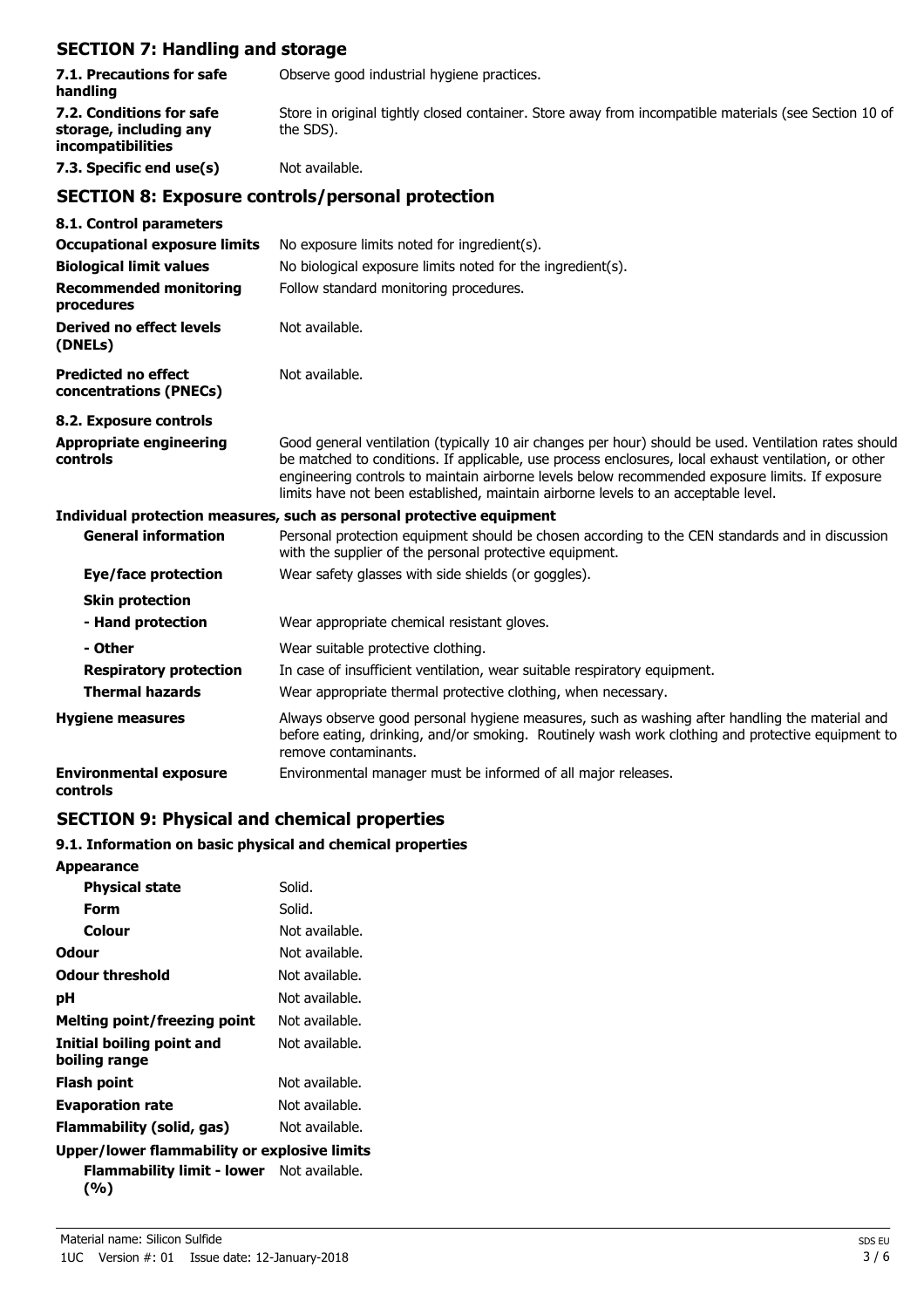| <b>Flammability limit -</b><br>upper $(\% )$      | Not available.                                |
|---------------------------------------------------|-----------------------------------------------|
| Vapour pressure                                   | Not available.                                |
| Vapour density                                    | Not available.                                |
| <b>Relative density</b>                           | Not available.                                |
| Solubility(ies)                                   |                                               |
| Solubility (water)                                | Not available.                                |
| <b>Partition coefficient</b><br>(n-octanol/water) | Not available.                                |
| <b>Auto-ignition temperature</b>                  | Not available.                                |
| Decomposition temperature                         | Not available.                                |
| <b>Viscosity</b>                                  | Not available.                                |
| <b>Explosive properties</b>                       | Not explosive.                                |
| <b>Oxidising properties</b>                       | Not oxidising.                                |
| 9.2. Other information                            | No relevant additional information available. |

# **SECTION 10: Stability and reactivity**

| 10.1. Reactivity                            | The product is stable and non-reactive under normal conditions of use, storage and transport |
|---------------------------------------------|----------------------------------------------------------------------------------------------|
| 10.2. Chemical stability                    | Material is stable under normal conditions.                                                  |
| 10.3. Possibility of hazardous<br>reactions | No dangerous reaction known under conditions of normal use.                                  |
| 10.4. Conditions to avoid                   | Contact with incompatible materials.                                                         |
| 10.5. Incompatible materials                | Strong oxidising agents.                                                                     |
| 10.6. Hazardous<br>decomposition products   | No hazardous decomposition products are known.                                               |

# **SECTION 11: Toxicological information**

**General information CCCUPATION** Occupational exposure to the substance or mixture may cause adverse effects.

| <b>Information on likely routes of exposure</b>              |                                                                                                                        |  |  |
|--------------------------------------------------------------|------------------------------------------------------------------------------------------------------------------------|--|--|
| <b>Inhalation</b>                                            | No adverse effects due to inhalation are expected.                                                                     |  |  |
| <b>Skin contact</b>                                          | No adverse effects due to skin contact are expected.                                                                   |  |  |
| Eye contact                                                  | Direct contact with eyes may cause temporary irritation.                                                               |  |  |
| <b>Ingestion</b>                                             | May cause discomfort if swallowed. However, ingestion is not likely to be a primary route of<br>occupational exposure. |  |  |
| <b>Symptoms</b>                                              | Exposure may cause temporary irritation, redness, or discomfort.                                                       |  |  |
| 11.1. Information on toxicological effects                   |                                                                                                                        |  |  |
| <b>Acute toxicity</b>                                        | No data available.                                                                                                     |  |  |
| <b>Skin corrosion/irritation</b>                             | Based on available data, the classification criteria are not met.                                                      |  |  |
| Serious eye damage/eye<br>irritation                         | Based on available data, the classification criteria are not met.                                                      |  |  |
| <b>Respiratory sensitisation</b>                             | Based on available data, the classification criteria are not met.                                                      |  |  |
| <b>Skin sensitisation</b>                                    | Based on available data, the classification criteria are not met.                                                      |  |  |
| <b>Germ cell mutagenicity</b>                                | Based on available data, the classification criteria are not met.                                                      |  |  |
| Carcinogenicity                                              | Based on available data, the classification criteria are not met.                                                      |  |  |
| at work (as amended)                                         | Hungary. 26/2000 EüM Ordinance on protection against and preventing risk relating to exposure to carcinogens           |  |  |
| Not listed.                                                  |                                                                                                                        |  |  |
| <b>Reproductive toxicity</b>                                 | Based on available data, the classification criteria are not met.                                                      |  |  |
| Specific target organ toxicity<br>- single exposure          | Based on available data, the classification criteria are not met.                                                      |  |  |
| <b>Specific target organ toxicity</b><br>- repeated exposure | Based on available data, the classification criteria are not met.                                                      |  |  |
| <b>Aspiration hazard</b>                                     | Due to partial or complete lack of data the classification is not possible.                                            |  |  |
| Mixture versus substance<br>information                      | No information available.                                                                                              |  |  |
| <b>Other information</b>                                     | Not available.                                                                                                         |  |  |
|                                                              |                                                                                                                        |  |  |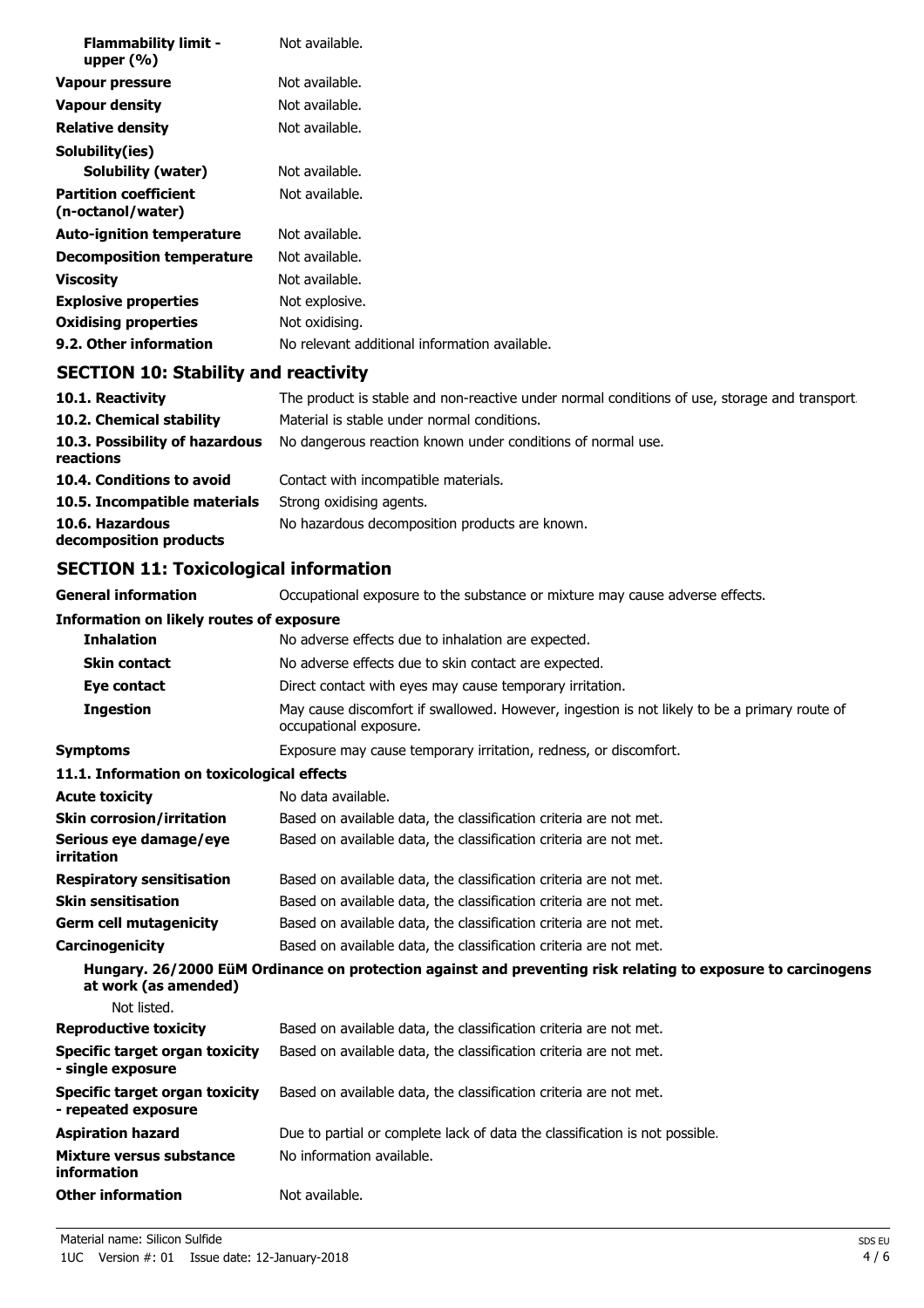### **SECTION 12: Ecological information**

| 12.1. Toxicity                                            | Based on available data, the classification criteria are not met for hazardous to the aquatic<br>environment.                                                                              |
|-----------------------------------------------------------|--------------------------------------------------------------------------------------------------------------------------------------------------------------------------------------------|
| 12.2. Persistence and<br>degradability                    | No data is available on the degradability of this product.                                                                                                                                 |
| 12.3. Bioaccumulative<br>potential                        | No data available.                                                                                                                                                                         |
| <b>Partition coefficient</b><br>n-octanol/water (log Kow) | Not available.                                                                                                                                                                             |
| <b>Bioconcentration factor (BCF)</b>                      | Not available.                                                                                                                                                                             |
| 12.4. Mobility in soil                                    | No data available.                                                                                                                                                                         |
| 12.5. Results of PBT<br>and vPvB<br>assessment            | Not available.                                                                                                                                                                             |
| 12.6. Other adverse effects                               | No other adverse environmental effects (e.g. ozone depletion, photochemical ozone creation<br>potential, endocrine disruption, global warming potential) are expected from this component. |

### **SECTION 13: Disposal considerations**

#### **13.1. Waste treatment methods**

| <b>Residual waste</b>                  | Dispose of in accordance with local regulations. Empty containers or liners may retain some product<br>residues. This material and its container must be disposed of in a safe manner (see: Disposal<br>instructions). |
|----------------------------------------|------------------------------------------------------------------------------------------------------------------------------------------------------------------------------------------------------------------------|
| Contaminated packaging                 | Since emptied containers may retain product residue, follow label warnings even after container is<br>emptied. Empty containers should be taken to an approved waste handling site for recycling or<br>disposal.       |
| <b>EU waste code</b>                   | The Waste code should be assigned in discussion between the user, the producer and the waste<br>disposal company.                                                                                                      |
| <b>Disposal</b><br>methods/information | Collect and reclaim or dispose in sealed containers at licensed waste disposal site.                                                                                                                                   |
| <b>Special precautions</b>             | Dispose in accordance with all applicable regulations.                                                                                                                                                                 |

## **SECTION 14: Transport information**

**ADR**

14.1. - 14.6.: Not regulated as dangerous goods.

**RID**

14.1. - 14.6.: Not regulated as dangerous goods.

**ADN**

14.1. - 14.6.: Not regulated as dangerous goods.

### **IATA**

14.1. - 14.6.: Not regulated as dangerous goods.

**IMDG**

14.1. - 14.6.: Not regulated as dangerous goods.

### **SECTION 15: Regulatory information**

**15.1. Safety, health and environmental regulations/legislation specific for the substance or mixture**

#### **EU regulations**

**Regulation (EC) No. 1005/2009 on substances that deplete the ozone layer, Annex I and II, as amended** Not listed.

**Regulation (EC) No. 850/2004 On persistent organic pollutants, Annex I as amended**

Not listed.

**Regulation (EU) No. 649/2012 concerning the export and import of dangerous chemicals, Annex I, Part 1 as amended**

Not listed.

**Regulation (EU) No. 649/2012 concerning the export and import of dangerous chemicals, Annex I, Part 2 as amended**

Not listed.

**Regulation (EU) No. 649/2012 concerning the export and import of dangerous chemicals, Annex I, Part 3 as amended**

Not listed.